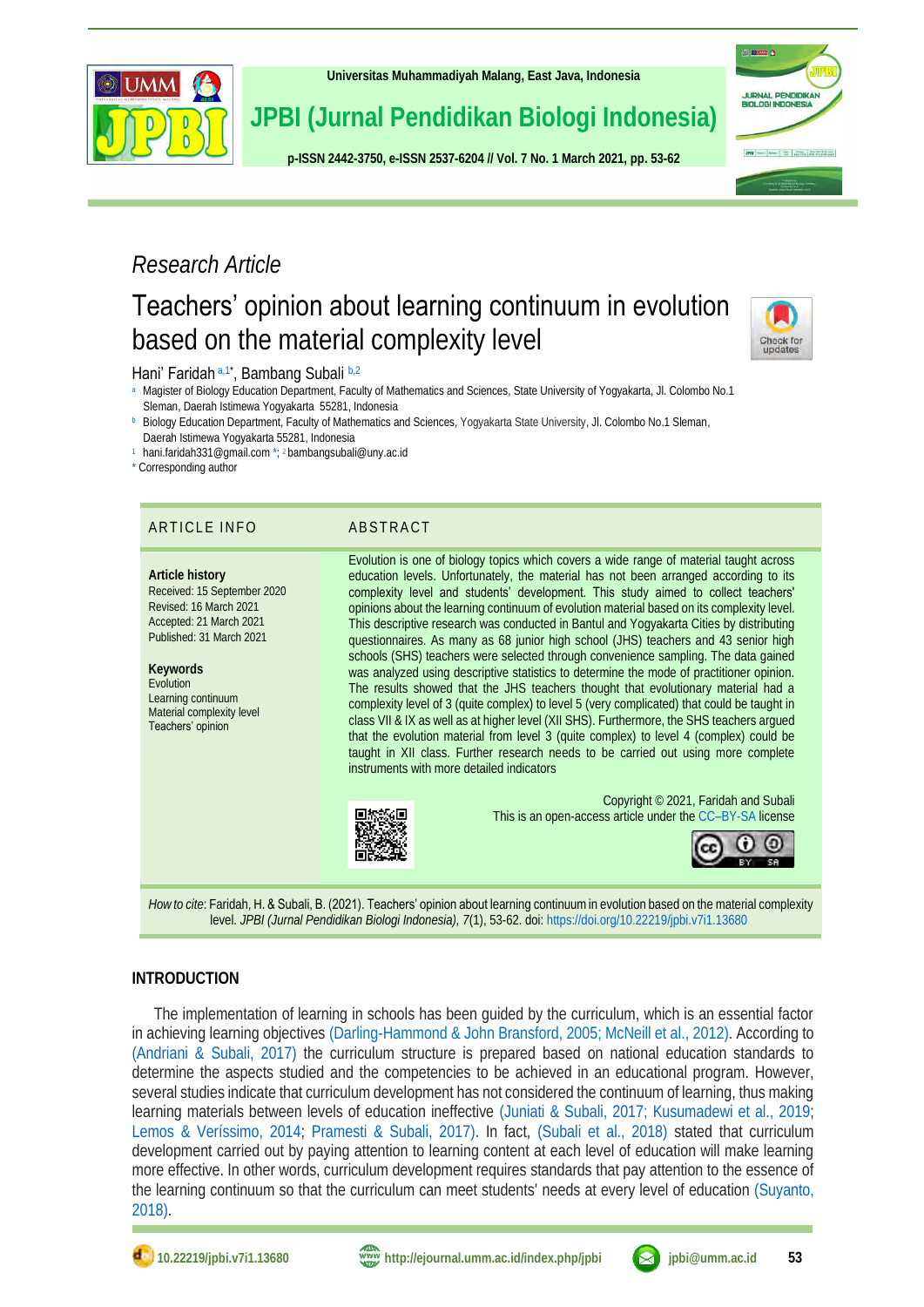Continuum learning is one way of teaching material, including science, which has a wide variety of materials, making it easier for students to master the concept. The learning continuum is a logical and systematic sequence that shows the vertical connection of material from an aspect of science in learning [\(Prihatni et al.,](#page-9-3)  2016). Competencies regulated in the curriculum also need to pay attention to the levels that students must achieve gradually, so that curriculum developers must consider the suitability of the teaching materials used with student development at each level of education [\(Juniati & Subali, 2017\).](#page-8-1) Besides, the learning continuum arranged from simple to more complex can represent an overview of student development's developmental stages at each level of education [\(Situmorang, 2016\).](#page-9-4)

Students at each level of education have different ages and levels of cognitive development. Therefore the teaching materials provided must be adapted to their development[. Awwad \(2013\);](#page-7-0) [Kose and Arslan \(2017\)](#page-8-4) stated that cognitive development is one of the natural developments of the individual, which determines the thinking skills of students in the learning process. Furthermore, this can help students build an understanding concept from the superficial to the complex level and make problem hypotheses [\(Agustina & Ahmad, 2020;](#page-7-1) [Bujuri, 2018;](#page-7-2) [Ibda, 2015;](#page-8-5) [Nurhadi, 2020\)](#page-8-6). In other words, each stage in cognitive development provides a basis for achievement at the next stag[e \(Simatwa, 2010\).](#page-9-5) As part of the sciences, biology has been taught from elementary school, junior high school, to high school. Studies such as diversity of living things, the morphology of living things, anatomy of living things, biological resources, genetics, evolution, ecology are the fields of biological studies taught at the three levels of educatio[n \(Andriani & Subali, 2017;](#page-0-7) [Pramesti & Subali, 2017\).](#page-9-0) 

[\(Priyayi et al., 2018\)](#page-9-6) One of the problems in learning biology is that some material is considered difficult for students to learn. It is consistent with related with [\(Suryanda et al., 2020\),](#page-9-7) which stated that 72.5% SHS teachers argued that Biology material is challenging to learn because it has many fields of study, so it needs to be taught gradually through the learning continuum starting from the elementary school level. One of the biological studies that have a broad material scope is evolution. Evolution refers to changes in organisms' structure that occur gradually to achieve functional conformity with their environment. This study is an essential material that can answer various phenomena in nature [\(Helmi et al., 2019;](#page-8-7) [Taufik, 2019\).](#page-9-8)

Furthermore, the material for the study of evolution is unique, quite complex, and continues to develop along with advances in science and technology so that a deeper and more complete understanding is needed [\(Sidiq,](#page-9-9)  2016). According to [\(Situmorang, 2016\),](#page-9-4) a properly developed learning continuum can make it easier for teachers to be efficiently involved in learning activities. It is possible because, with detailed teaching material indicators, the teacher will present the material to students in a comprehensive and orderly manner. Therefore, the aspect of evolution is considered essential to be carefully organized into a proper learning continuum.

Previous research related to the learning continuum has dissected various studies such as physiology [\(Hadi](#page-8-8)  & Subali, 2017), ecology [\(Mendala et al., 2019\),](#page-8-9) reproduction [\(Trilipi & Subali, 2020\),](#page-9-10) to biological resources [\(Kusumawati et al., 2019\).](#page-8-10) Furthermore, this study involved experts and teachers as respondents based on implementing the curriculum they had carried out had not yet seen how their perspective was on the learning continuum in specific fields of study [\(Kusumawati et al., 2019;](#page-8-10) [Mendala et al., 2019\).](#page-8-9) This study aims to develop a learning continuum on evolutionary material based on the level of complexity of the material perceived by the teacher. This study's results are expected to be one of the considerations in curriculum development, especially on evolutionary material.

#### **METHOD**

This survey research was conducted by distributing questionnaires to respondents. The instrument was developed from previous research instruments through Focus Group Discussion (FGD), which involved Biology education experts. The evolutionary material assessed in the instrument corresponds to the evolution submaterial taught in schools, and among these materials, there are several other related sub-materials. The number of evolution material matter indicators entered into the instrument consisted of 68 items, consisting of material related to the theory of evolution and all things related to evolution. Respondents were asked to fill in their opinion about the complexity of these indicators (between levels 1-5) and which class the material should be taught. This research was conducted from May until August 2020. The questionnaire was then distributed to respondents via a Google form.

The study population was determined by following the population hypothesis rules, and the sample members were selected by convenience sampling [\(Edgar & Manz, 2017\).](#page-8-11) The members of this sample represent a hypothetical population that has the appropriate characteristics. This study's population was all science and biology teachers in Yogyakarta and Bantul Cities, while the research sample was 68 junior high school science teachers and 43 SHS biology teachers, so the number of respondents was 111 teachers. Respondents' demographics are presented in [Table 1.](#page-2-0)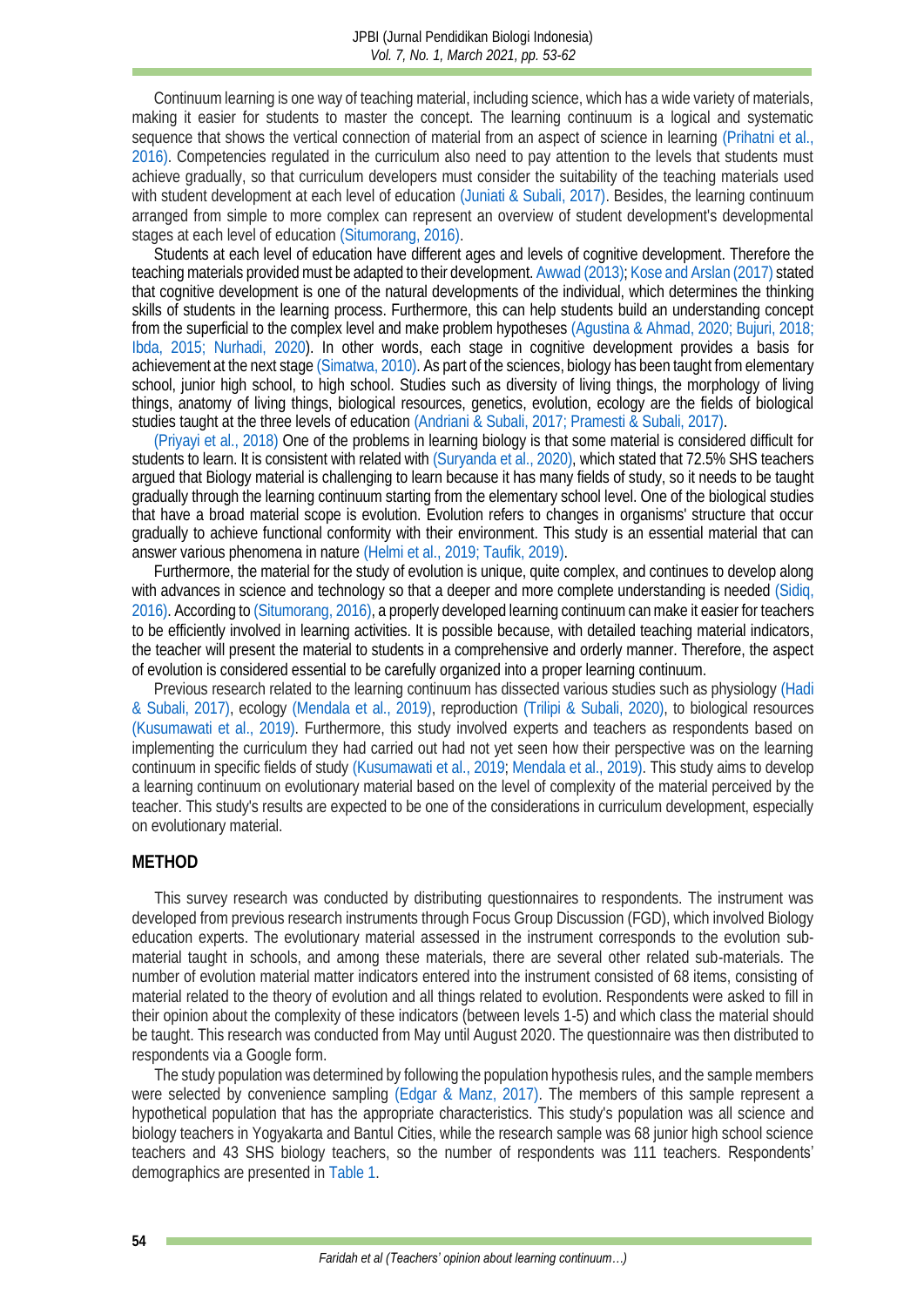<span id="page-2-0"></span>

|                      | l able 1. Demographic data of the participating teachers .      |         |    |
|----------------------|-----------------------------------------------------------------|---------|----|
|                      |                                                                 | Total   |    |
| Group of respondents | Based on the region<br>Bantul regency n (%)<br>Yogyakarta n (%) |         |    |
| <b>JHS Teachers</b>  | 29(43)                                                          | 39 (57) | 68 |
| <b>SHS Teachers</b>  | 34 (78)                                                         | 9(22)   |    |

**Table 1**. Demographic data of the participating teachers

After the research data was collected, a recapitulation and data analysis was carried out. The research data analysis was conducted using descriptive statistics. Data processing is carried out to find the largest frequency distribution (mode) of all data that has been collected from teacher respondents. From the resulting mode, the Evolution aspect of the learning continuum is then arranged as teaching material based on the level of complexity of primary and secondary education according to the teacher's opinion. The higher the mode score, the higher the level of understanding between practitioners.

The limitations of this study are that the research is limited to only assessing the level of complexity of the material, the biological aspects that are assessed are only related to aspects of evolution, and the research respondents are limited to only involving JHS science teachers and SHS biology teachers. Data analysis used descriptive analysis techniques that have no significant value so that generalized conclusions cannot be made.

### **RESULTS AND DISCUSSION**

The evolutionary material analyzed in the study consisted of evolutionary sub-material taught at the JHS and SHS levels. In this case, the evolutionary sub-material (especially at the JHS level) does not stand as a separate material but is related to other fields of biological studies. The evolutionary sub-material in this research includes environmental adaptation, natural selection, theory of evolution, kinds of evolution, evolutionary mechanisms, speciation, evolutionary clues, evolution in living things, and the theory of evolutionary tendencies. [Table 2](#page-2-1) explicitly describes the teacher's opinion on the environmental adaptation sub-material.

<span id="page-2-1"></span>

|    | <b>TODIO 2. MICROSOF MORTING COMPUTER INTERNATIONAL PROTECTION COMPUTER COOPING COMPUTER</b> |                                                |     |                                                |     |
|----|----------------------------------------------------------------------------------------------|------------------------------------------------|-----|------------------------------------------------|-----|
|    |                                                                                              |                                                |     | Mode of teacher's opinion                      |     |
| No | Evolution sub-material                                                                       | JHS <sup>a</sup> Teachers (N <sup>c</sup> =68) |     | SHS <sup>b</sup> Teachers (N <sup>c</sup> =43) |     |
|    |                                                                                              | $Cls$ <sup>d</sup> / $Ce$                      | Mof | $Cls$ <sup>d</sup> / $Cl$ <sup>e</sup>         | Mof |
| a. | Human Adaptation                                                                             |                                                |     |                                                |     |
|    | Human physiological adaptations                                                              | IX/3 <sup>i</sup>                              | 44  | X  /4                                          | 24  |
|    | Human behavior adaption                                                                      | IX/3 <sup>i</sup>                              | 42  | X  /4                                          | 24  |
| b. | Animal Adaptation                                                                            |                                                |     | X  /4                                          |     |
|    | Animal morphology adaptations                                                                | IX/3 <sup>i</sup>                              | 36  | XII/4J                                         | 23  |
|    | Animal physiological adaptations                                                             | IX/3 <sup>i</sup>                              | 30  | X  /4                                          | 25  |
|    | Animal behavior adaptations<br>3)                                                            | IX/3 <sup>i</sup>                              | 39  | X  /4                                          | 23  |
|    | Plant Adaptation                                                                             | IX/3 <sup>i</sup>                              |     | X  /4                                          |     |
|    | Plant morphology adaptations                                                                 | IX/3 <sup>i</sup>                              | 39  | $XII/3^{\dagger}$                              | 23  |
|    | Plant physiological adaptations                                                              | IX/3 <sup>i</sup>                              | 42  | XII/4I                                         | 24  |
|    | Plant behavior adaptations<br>3)                                                             | IX/3                                           | 42  | $XII/3$ <sup>i</sup>                           | 23  |

**Table 2.** Modes of teacher's opinions in complexity level of environmental adaptation

Note= JHS<sup>a</sup>: Junior High School; SHS<sup>b</sup>: Junior High School; N<sup>c</sup>: total number; Cls<sup>d</sup>: Class; CL<sup>e</sup>: Complexity Level, Mo<sup>f</sup>: Mode; 19: very simple; 2h: simple; 3<sup>i</sup>: quite complex; 4i: complex; 5<sup>k</sup>: very complicated.

[Table 2](#page-2-1) shows that there were differences of opinion between JHS and SHS teachers. The SHS teacher argues that adaptation sub-material can be taught at the JHS level because grade IX students are also taught about adaptation. However, it is not specific about evolution but is part of the ecology material in basic competency (*Kompetensi Dasar*/KD 2.1) related to identifying the survival of living things through adaptation, natural selection, and breeding. Thus, the teacher argues that the adaptation sub-material can be taught at the JHS level and then developed and deepened when learning at the SHS level with a higher complexity level. The level of understanding between groups of practitioners is quite high based on the resulting mode values, which leads to the quite complex level in JHS and level 4 and some at level 3 (plant morphology adaptations and plant behavior adaptations) in SHS.

JHS and SHS teachers' opinions on the natural selection sub-material showed similar results [\(Table 3\).](#page-3-0) The SHS teacher believes that natural selection can begin to be taught at the JHS level. Factors that influence natural selection such as symbiosis, competition, natural disasters, and population density can be taught in grade VII, while for other factors such as predation, sexual selection, food availability, human behavior, and habitat availability and the impact of natural selection is taught in grade IX. All respondents believe that the factors and impacts of natural selection are classified as quite complex and following the level of cognitive development of JHS students. Natural selection sub-material in JHS is taught in basic competencies (KD 3.7 and 4.7) regarding the analysis and presentation of the analysis results of the interaction of living things with the environment and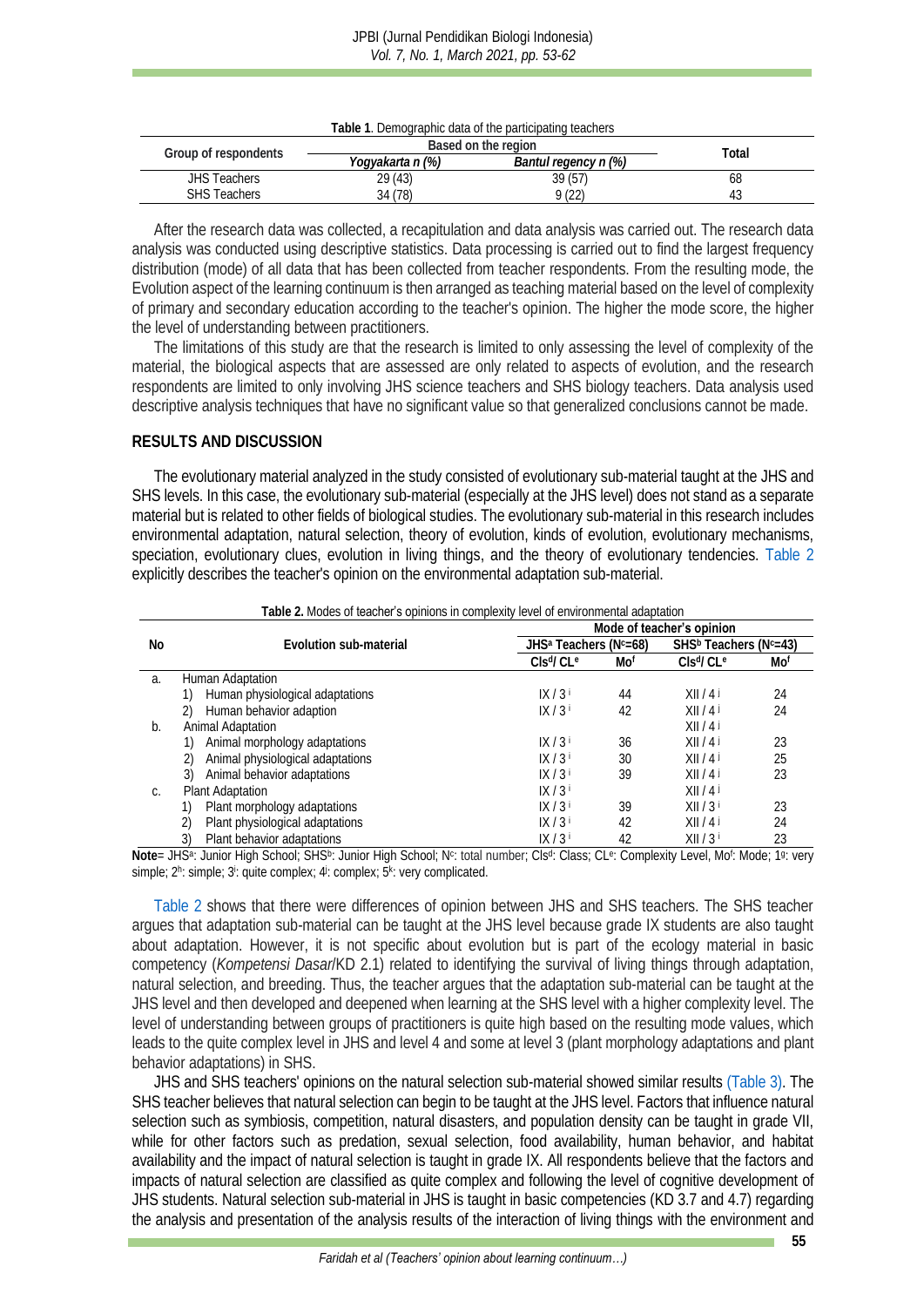population dynamics. On the other hand, according to the SHS teacher, natural selection materials that are more specific to evolution can be taught in class XII SHS. Perceptions between groups of practitioners are also relatively high based on the obtained mode scores.

**Table 3.** Modes of teacher's opinions in complexity level of natural selection

<span id="page-3-0"></span>

|    | Lable 3. Modes <b>of teacher's opinions in complexity level of natural selection</b> |                                                |     |                                                |     |  |  |
|----|--------------------------------------------------------------------------------------|------------------------------------------------|-----|------------------------------------------------|-----|--|--|
|    |                                                                                      | Mode of teacher's opinion                      |     |                                                |     |  |  |
| No | Evolution sub-material                                                               | JHS <sup>a</sup> Teachers (N <sup>c</sup> =68) |     | SHS <sup>b</sup> Teachers (N <sup>c</sup> =43) |     |  |  |
|    |                                                                                      | Clsd/CL <sup>e</sup>                           | Mof | Clsd/CL <sup>e</sup>                           | Mof |  |  |
| a. | Factors influencing natural selection                                                |                                                |     |                                                |     |  |  |
|    | 1) Predation                                                                         | IX/3                                           | 43  | X  /4                                          | 21  |  |  |
|    | 2) Symbiosis parasitism                                                              | $VII/3^{\dagger}$                              | 43  | XII/3 <sup>i</sup>                             | 21  |  |  |
|    | 3) Competition                                                                       | $VII/3^{\dagger}$                              | 43  | XII/3 <sup>1</sup>                             | 22  |  |  |
|    | 4) Sexual selection                                                                  | IX/3 <sup>i</sup>                              | 43  | X  /4                                          | 26  |  |  |
|    | 5) Natural disasters                                                                 | VII/3 <sup>†</sup>                             | 40  | X  /4                                          | 21  |  |  |
|    | 6) Availability of food                                                              | IX/3 <sup>i</sup>                              | 42  | X  /4                                          | 21  |  |  |
|    | 7) Population density                                                                | VII/3 <sup>†</sup>                             | 43  | X  /4                                          | 25  |  |  |
|    | 8) Human behavior                                                                    | IX/3 <sup>i</sup>                              | 40  | X  /4                                          | 23  |  |  |
|    | 9) Habitat availability                                                              | IX/3 <sup>i</sup>                              | 42  | X  /4                                          | 23  |  |  |
| b. | Impact of Natural Selection                                                          |                                                |     |                                                |     |  |  |
|    | 1) The formation of new species                                                      | IX/3 <sup>i</sup>                              | 43  | X  /4                                          | 25  |  |  |
|    | 2) Extinction of organisms                                                           | IX / 3 i                                       | 40  | X  /4                                          | 25  |  |  |

Note= JHSª: Junior High School; SHSʰ: Junior High School; Nº: total number; Clsª: Class; CLª: Complexity Level, Mo<sup>r</sup>: Mode; 1ª: very simple; 2h: simple; 3<sup>i</sup>: quite complex; 4<sup>j</sup>: complex; 5<sup>k</sup>: very complicated.

**Table 4.** Mode of teacher's opinion in complexity level of theory of evolution

<span id="page-3-1"></span>

|    |                                          | Mode of teacher's opinion         |     |                                                |     |  |  |
|----|------------------------------------------|-----------------------------------|-----|------------------------------------------------|-----|--|--|
| No | Evolution sub-material                   | JHS <sup>a</sup> Teachers (Nc=68) |     | SHS <sup>b</sup> Teachers (N <sup>c</sup> =43) |     |  |  |
|    |                                          | Clsd/Cl e                         | Mof | Clsd/Cl e                                      | Mof |  |  |
| a. | The theory of the formation of the earth | VII/3 <sup>†</sup>                | 40  | X  /4                                          | 24  |  |  |
| b. | Theory regarding the origin of life      |                                   |     |                                                |     |  |  |
|    | Abiogenesis theory                       | XII/4J                            | 43  | X  /4                                          | 25  |  |  |
|    | Biogenesis theory                        | X  /4                             | 40  | X  /4                                          | 24  |  |  |
|    | 3)<br>Modern biological theory           | X  /4                             | 40  | X  /4                                          | 26  |  |  |
| C. | Theory of the origin of another life     |                                   |     |                                                |     |  |  |
|    | Typical creation theory                  | XII/4J                            | 40  | X  /4                                          | 28  |  |  |
|    | 2)<br>Cataclism theory                   | X  /4                             | 37  | X  /4                                          | 27  |  |  |
|    | 3)<br>Cosmozoan theory                   | X  /4                             | 36  | X  /4                                          |     |  |  |
|    | Biochemical evolutionary theory<br>4)    | X  /4                             | 38  | X  /4                                          | 24  |  |  |

Note= JHS<sup>a</sup>: Junior High School; SHS<sup>b</sup>: Junior High School; N<sup>c</sup>: total number; Cls<sup>d</sup>: Class; CL<sup>e</sup>: Complexity Level, Mo<sup>f</sup>: Mode; 19: very simple; 2h: simple; 3<sup>i</sup>: quite complex; 4i: complex; 5<sup>k</sup>: very complicated.

Different results are shown i[n Table 4.](#page-3-1) JHS and SHS teachers' opinion regarding the theory of evolution states that, except the theory of earth formation, can be taught at the SHS level (class XII). The theory of evolution, classified as complex (level 4) and more suitable for students with more robust cognitive maturity levels. The teacher opinion mode shows that the level of perception among practitioners is relatively high. It shows that the level of perception among practitioners is relatively the same. Furthermore, the JHS and SHS teachers also agree that some experts classify the theory of evolution and kinds of evolution as complex (level 4), so it is more appropriate to teach it in class XII[. Table 5](#page-4-0) shows that teachers' had a same perceptions.

Sometimes, the pros and cons of the material taught in evolution provide a pretty complicated discourse for students [\(Afidah, 2017;](#page-7-3) [Helmi et al., 2019\).](#page-8-7) [Mattsson and Mutvei \(2015\)](#page-8-12) confirm that the theory of evolution is rarely well understood by students. The religious beliefs and mechanistic views that science must use to present accurate predictions make the theory of evolution sometimes challenging to accept. However, evolution is still an essential part of biological science for students to learn in school despite the pros and cons. [Saputra \(2017\)](#page-9-11) states that most Biology teacher candidates consider evolutionary material to be taught because it reveals essential phenomena such as the formation of the earth and the evolution of living things from the past to the present. One of the efforts that can be made to understand evolutionary material correctly and adequately is to develop a learning continuum with evolutionary aspects appropriate for each level of education.

[Table 6](#page-4-1) shows the difference of opinion between the JHS and SHS teacher groups on the evolution mechanism sub-material. However, the mode scores indicate that teachers agree that studies related to migration, gene recombination, mutations, gene flow, non-random mating, and genetics drift are more appropriate when taught in grade XII. The mode score i[n Table 7](#page-4-2) shows that the teachers' perceptions are relatively the same in this regard. On the other hand, the matter's complexity in this sub-material is classified as varied from quite complex (level 3), such as natural selection and migration, to very complicated (level 5), such as gene recombination. Therefore, both JHS and SHS teachers agree that this sub-material tends to be more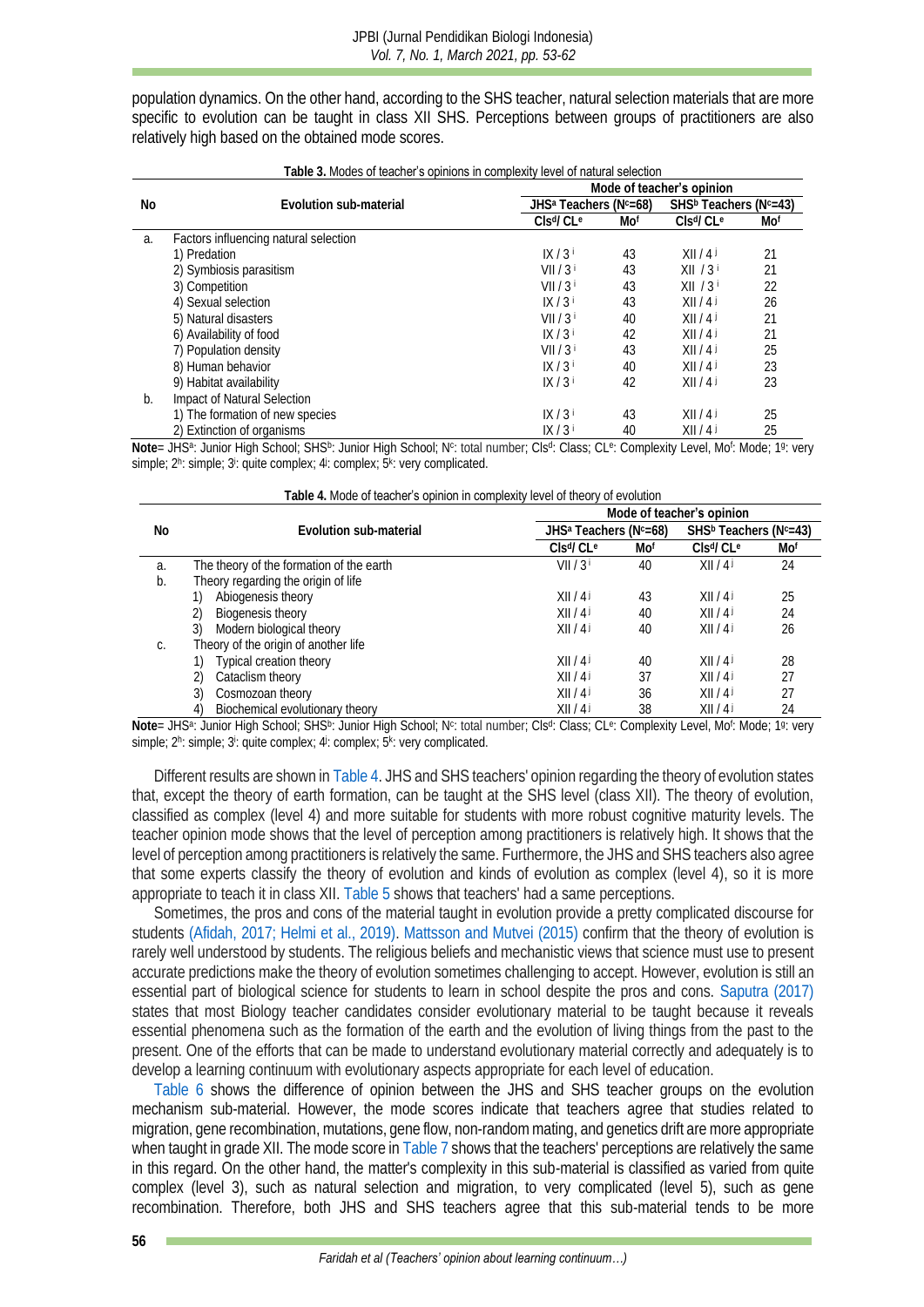appropriately taught in SHS XII, except natural selection material, which can be relatively taught starting at the junior high school level.

<span id="page-4-0"></span>

| i able 9. Mode of <b>leacher's opinion in complexity level of theory of evolution</b> and kinds of evolution<br>Mode of teacher's opinion |                                    |    |                        |                                                |     |                                                |     |  |  |
|-------------------------------------------------------------------------------------------------------------------------------------------|------------------------------------|----|------------------------|------------------------------------------------|-----|------------------------------------------------|-----|--|--|
|                                                                                                                                           |                                    |    |                        |                                                |     |                                                |     |  |  |
| No                                                                                                                                        |                                    |    | Evolution sub-material | JHS <sup>a</sup> Teachers (N <sup>c</sup> =68) |     | SHS <sup>b</sup> Teachers (N <sup>c</sup> =43) |     |  |  |
|                                                                                                                                           |                                    |    |                        | Cls <sup>d</sup> /C <sup>e</sup>               | Mof | Cls <sup>d</sup> /CL <sup>e</sup>              | Mof |  |  |
|                                                                                                                                           | Theory of evolution                |    |                        |                                                |     |                                                |     |  |  |
| 1)                                                                                                                                        | According to Aristoteles           |    |                        | X  /4                                          | 42  | XII/4J                                         | 24  |  |  |
| 2)                                                                                                                                        | According to Anaximander           |    |                        | X  /41                                         | 40  | X  /4                                          | 23  |  |  |
| 3)                                                                                                                                        | According to Empedoclas            |    |                        | X  /4                                          | 42  | X  /4                                          | 23  |  |  |
| 4)                                                                                                                                        | According to Erasmus Darwin        |    |                        | X  /4                                          | 43  | X  /4                                          | 22  |  |  |
| 5)                                                                                                                                        | According to Count De Buffon       |    |                        | X  /4                                          | 43  | X  /4                                          | 22  |  |  |
| 6)                                                                                                                                        | According to Sir Charles Lyell     |    |                        | X  /4                                          | 42  | X  /4                                          | 25  |  |  |
| 7)                                                                                                                                        | According to Lamarck               |    |                        | X  /4                                          | 40  | X  /4                                          | 22  |  |  |
| 8)                                                                                                                                        | According to Charles Robert Darwin |    |                        | X  /4                                          | 42  | X  /4                                          | 23  |  |  |
|                                                                                                                                           | Kinds of evolution                 |    |                        |                                                |     |                                                |     |  |  |
|                                                                                                                                           |                                    | a) | Progressive evolution  | X  /4                                          | 41  | X  /4                                          | 26  |  |  |
|                                                                                                                                           | Based on the direction             |    | Regressive evolution   | X  /4                                          | 39  | X  /4                                          | 27  |  |  |
|                                                                                                                                           | Based on the scale of change       |    | Microevolution         | X  /4                                          | 39  | X  /4                                          | 29  |  |  |
|                                                                                                                                           |                                    |    | Macroevolution         | X  /4                                          | 44  | X  /4                                          | 27  |  |  |
|                                                                                                                                           |                                    | a) | Divergent evolution    | X  /4                                          | 44  | XII/4J                                         | 26  |  |  |
|                                                                                                                                           | Based on the final results         | b) | Convergent evolution   | X  /4                                          | 40  | X  /4                                          | 29  |  |  |

|  |  |  |  | Table 5. Mode of teacher's opinion in complexity level of theory of evolution and kinds of evolution |  |
|--|--|--|--|------------------------------------------------------------------------------------------------------|--|
|  |  |  |  |                                                                                                      |  |

Note= JHS<sup>a</sup>: Junior High School; SHS<sup>b</sup>: Junior High School; N<sup>c</sup>: total number; Cls<sup>d</sup>: Class; CL<sup>e</sup>: Complexity Level, Mo<sup>f</sup>: Mode; 19: very simple; 2h: simple; 3<sup>i</sup>: quite complex; 4i: complex; 5k: very complicated.

<span id="page-4-1"></span>

|                | Table 6. Mode of teacher's opinion in complexity level of evolutionary mechanism |                                                |     |                                                |     |  |
|----------------|----------------------------------------------------------------------------------|------------------------------------------------|-----|------------------------------------------------|-----|--|
|                |                                                                                  |                                                |     | Mode of teacher's opinion                      |     |  |
| No.            | Evolution sub-material                                                           | JHS <sup>a</sup> Teachers (N <sup>c</sup> =68) |     | SHS <sup>b</sup> Teachers (N <sup>c</sup> =43) |     |  |
|                |                                                                                  | Clsd/Cl e                                      | Mof | Cls <sup>d</sup> /Cl <sup>e</sup>              | Mot |  |
|                | Natural selection                                                                | IX / 3' 84                                     | 29  | X  /4                                          | 28  |  |
|                | Migration                                                                        | XII/3 <sup>†</sup>                             | 38  | X  /4                                          | 23  |  |
|                | Gene recombination                                                               | XII/5 <sup>k</sup>                             | 39  | X  /4                                          | 24  |  |
|                | <b>Mutation</b>                                                                  | XII/4J                                         | 38  | X  /4                                          | 28  |  |
| $\mathfrak{h}$ | Gene flow                                                                        | X  /4                                          | 41  | X  /4                                          | 26  |  |
| O              | Marriage is not random                                                           | X  /4                                          | 37  | X  /4                                          | 28  |  |
|                | Genetic drift                                                                    | XII/5 <sup>k</sup>                             | 38  | X  /4                                          |     |  |

Note= JHS<sup>a</sup>: Junior High School; SHS<sup>b</sup>: Junior High School; N<sup>c</sup>: total number; Cls<sup>d</sup>: Class; CL<sup>e</sup>: Complexity Level, Mo<sup>f</sup>: Mode; 19: very simple; 2h: simple; 3<sup>i</sup>: quite complex; 4<sup>j</sup>: complex; 5<sup>k</sup>: very complicated.

Similar results are shown in the sub-material speciatio[n \(Table 7\)](#page-4-2) and evolutionary clues [\(Table 8\).](#page-5-0) The JHS and SHS teachers agreed that the two sub-materials were more appropriate when taught to XII grade students. These results explain that the speciation sub-material consisting of domestication studies, polyploidy, and isolation mechanisms has a level 4 material complexity—likewise, the evolutionary clues sub-material. The five studies of evolutionary clues such as anatomical comparisons (analogy and homology), embryological comparisons, physiological comparisons, evolutionary evidence, and paleontological clues are also classified as complex (level 4).

<span id="page-4-2"></span>

|    | Table 7. Mode of <b>teacher's opinion in</b> complexity level of speciation |                                                |                           |                                                |        |  |  |  |
|----|-----------------------------------------------------------------------------|------------------------------------------------|---------------------------|------------------------------------------------|--------|--|--|--|
|    |                                                                             |                                                | Mode of teacher's opinion |                                                |        |  |  |  |
| No | Evolution sub-material                                                      | JHS <sup>a</sup> Teachers (N <sup>c</sup> =68) |                           | SHS <sup>b</sup> Teachers (N <sup>c</sup> =43) |        |  |  |  |
|    |                                                                             | $ClcqlCle$                                     | Mot                       | $ClcqlClc$                                     | Mo†    |  |  |  |
|    | <b>Domestication</b>                                                        | XII/4I                                         | 39                        | XII/4I                                         | 28     |  |  |  |
|    | Polyploid                                                                   | XII/4J                                         | 39                        | X  /4                                          | 28     |  |  |  |
|    | Isolation mechanism                                                         | X  /4                                          | 38                        | X  /4                                          | 29     |  |  |  |
|    | $11100 + 11111001 + 21100110011$<br>$\cdots$ $\cdots$                       | $\bigcap_{i=1}^n A_i$                          |                           | .                                              | $\sim$ |  |  |  |

Note= JHS<sup>a</sup>: Junior High School; SHS<sup>b</sup>: Junior High School; N<sup>c</sup>: total number; Cls<sup>d</sup>: Class; CL<sup>e</sup>: Complexity Level, Mo<sup>f</sup>: Mode; 19: very simple; 2h: simple; 3<sup>i</sup>: quite complex; 4i: complex; 5<sup>k</sup>: very complicated.

One of the essential studies in other evolutionary material is the evolution of living things that study human evolution, such as studies of ancient humans (*Pithecanthropus erectus*) and modern humans (*Homo erectus*). The JHS and SHS teachers agreed that the study was classified as complex (level 4) and very appropriate if it was taught to students with a more mature cognitive level, such as class XII [\(Table 9\).](#page-5-1) Similar opinions are expressed in the study of animal evolution and plant evolution. Interestingly, respondents judge that fungal evolution has a higher material complexity (level 5) than animal evolution and human evolution.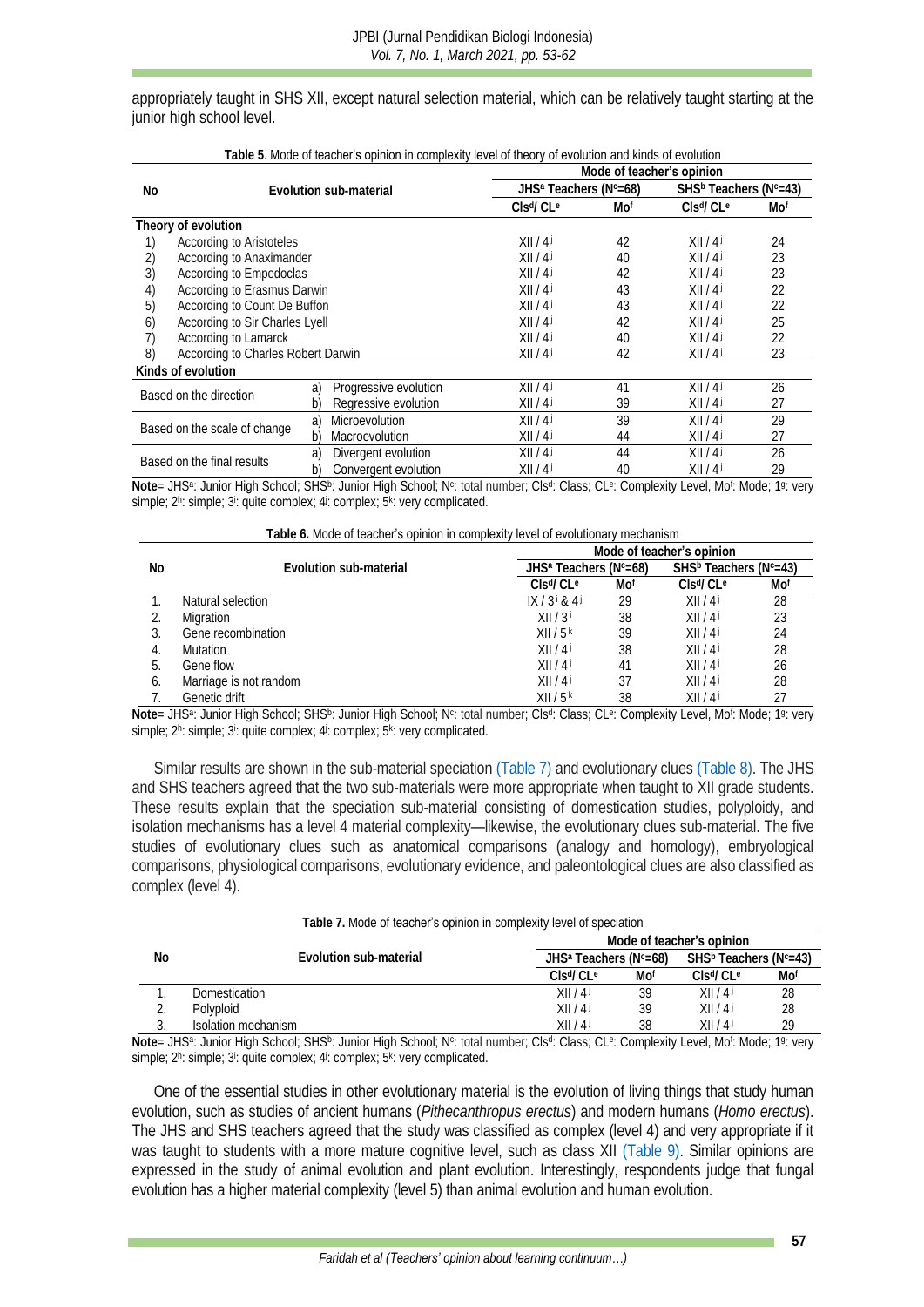#### JPBI (Jurnal Pendidikan Biologi Indonesia) *Vol. 7, No. 1, March 2021, pp. 53-62*

<span id="page-5-0"></span>

|     | Table 8. Mode of teacher's opinion in complexity level of evolutionary clues |                                                |                           |                                                |     |  |  |  |
|-----|------------------------------------------------------------------------------|------------------------------------------------|---------------------------|------------------------------------------------|-----|--|--|--|
|     |                                                                              |                                                | Mode of teacher's opinion |                                                |     |  |  |  |
| No  | Evolution sub-material                                                       | JHS <sup>a</sup> Teachers (N <sup>c</sup> =68) |                           | SHS <sup>b</sup> Teachers (N <sup>c</sup> =43) |     |  |  |  |
|     |                                                                              | Cls <sup>d</sup> /CL <sup>e</sup>              | Mof                       | Clsd/Cl e                                      | Mof |  |  |  |
|     | Comparative anatomy                                                          |                                                |                           |                                                |     |  |  |  |
|     | Analogy<br>a)                                                                | XII/4J                                         | 40                        | X  /4                                          |     |  |  |  |
|     | Homology<br>b)                                                               | XII/4J                                         | 38                        | X  /4                                          | 23  |  |  |  |
|     | Comparative embryology                                                       | XII/4J                                         | 39                        | X  /4                                          |     |  |  |  |
|     | Comparative physiology                                                       | X  /4                                          | 40                        | X  /4                                          | 29  |  |  |  |
| 4.  | Instructions of the remaining tools                                          | X  /4                                          | 37                        | X  /4                                          |     |  |  |  |
| .5. | Paleontology clues                                                           | X  /4                                          | 40                        | X  /4                                          | 25  |  |  |  |

Note= JHSª: Junior High School; SHS<sup>b</sup>: Junior High School; N<sup>c</sup>: total number; Clsª: Class; CLª: Complexity Level, Mo<sup>r</sup>: Mode; 1ª: very simple; 2h: simple; 3<sup>i</sup>: quite complex; 4i: complex; 5k: very complicated.

<span id="page-5-1"></span>

|    | Table 9. Mode of teacher's opinion in complexity level of evolution in living things                                                  |                                                |     |                                                |     |
|----|---------------------------------------------------------------------------------------------------------------------------------------|------------------------------------------------|-----|------------------------------------------------|-----|
|    |                                                                                                                                       |                                                |     | Mode of teacher's opinion                      |     |
| Nο | Evolution sub-material                                                                                                                | JHS <sup>a</sup> Teachers (N <sup>c</sup> =68) |     | SHS <sup>b</sup> Teachers (N <sup>c</sup> =43) |     |
|    |                                                                                                                                       | Cls <sup>d</sup> /CL <sup>e</sup>              | Mof | Cls <sup>d</sup> /CL <sup>e</sup>              | Mot |
|    | Human evolution                                                                                                                       |                                                |     |                                                |     |
|    | Early humans-Modern humans                                                                                                            | X  /4                                          | 38  | X  /4                                          | 28  |
| 2) | Animal (Animalia) evolution                                                                                                           |                                                |     |                                                |     |
|    | a. Short-necked giraffes to long necks (Lamarck's Theory)                                                                             | X  /4                                          | 37  | X  /4                                          | 24  |
|    | b. Variation of finches due to differences in adaptation and natural<br>selection (Darwin's theory)                                   | X  /4                                          | 38  | X  /4                                          | 27  |
|    | c. The formation of insect mutants due to changes in genes                                                                            | X  /4                                          | 38  | X  /4                                          | 29  |
| 3) | Plant evolution<br>The existence of watermelon plants without seeds is due to<br>changes in genes in the form of polyploidy formation | X  /4                                          | 39  | X  /4                                          | 28  |
| 4) | Fungal-viruses evolution                                                                                                              |                                                |     |                                                |     |
|    | The formation of mutant species that are resistant to something, for<br>example, environmental conditions due to gene changes         | XII/5k                                         | 39  | X  /4                                          | 28  |

Note= JHS<sup>a</sup>: Junior High School; SHS<sup>b</sup>: Junior High School; N<sup>c</sup>: total number; Cls<sup>d</sup>: Class; CL<sup>e</sup>: Complexity Level, Mo<sup>f</sup>: Mode; 19: very simple; 2h: simple; 3<sup>i</sup>: quite complex; 4<sup>j</sup>: complex; 5<sup>k</sup>: very complicated.

<span id="page-5-2"></span>

|                                                | Mode of teacher's opinion |                                                                                                                                                                  |
|------------------------------------------------|---------------------------|------------------------------------------------------------------------------------------------------------------------------------------------------------------|
|                                                |                           |                                                                                                                                                                  |
| JHS <sup>a</sup> Teachers (N <sup>c</sup> =68) |                           |                                                                                                                                                                  |
| Mot                                            | $C\leq d/C\leq e$         | Mo f                                                                                                                                                             |
| 30                                             | XII/4J                    | 26                                                                                                                                                               |
| 37                                             | XII/4J                    |                                                                                                                                                                  |
| 38                                             | XII/4J                    | 25                                                                                                                                                               |
| 36                                             | X  /4                     | 23                                                                                                                                                               |
|                                                |                           | SHS <sup>b</sup> Teachers (N <sup>c</sup> =43)<br>Mir 1110s I. F. LIP LO FOLDON LE FELLO LE LANS LE LA CITATA CHE LA CITATA CHE LA CITATA CHE LA CITATA CHE LA C |

Note= JHS<sup>a</sup>: Junior High School; SHS<sup>b</sup>: Junior High School; N<sup>c</sup>: total number; Cls<sup>d</sup>: Class; CL<sup>e</sup>: Complexity Level, Mo<sup>f</sup>: Mode; 19: very simple; 2h: simple; 3<sup>i</sup>: quite complex; 4<sup>j</sup>: complex; 5<sup>k</sup>: very complicated.

[Table 10](#page-5-2) shows the opinions of JHS and SHS teachers on evolutionary tendencies. Both JHS and SHS teachers agreed that this sub-material should be taught in class XII SHS. However, JHS teachers assess that this sub-material has a level of complexity to very complicated. The level of perception among practitioners is relatively high based on the mode of the data collected. It is indicated that the development of information technology which is increasingly advanced, can lead to better understanding.

Moreover, students can access more valuable and relevant sources of information related to evolutionary studies. Furthermore, JHS and SHS teachers argued that this material was suitable for learning in class XII. One of the things that are taken into account is that SHS students have more developed cognitive abilities because, in general, they have entered the formal operational stage, so they are expected to be able to understand the material that is considered complex.

The learning continuum grid on evolutionary materia[l \(Table 11\)](#page-6-0) illustrates that this material can be taught at the JHS level and deepened at the SHS level with a higher complexity level. These results indicate that the evolutionary aspect can be taught starting at the JHS level and continuing at the SHS level. If the sub-material taught at a lower level is taught again at a higher level, the material must be taught with a higher level of complexity. On the other hand, based on age maturity, JHS and SHS students are classified as formal operational stages, but SHS students are more developed so they can think more complexly [\(Barrouillet, 2015;](#page-7-4) [Ibda, 2015\).](#page-8-5) Other characteristics, SHS students are more able to think abstractly, have more intellectual abilities, are more developed, and integrate the problems they face with the theories and concepts they already have [\(Asih, 2018\).](#page-7-5) In other words, SHS students are considered to be better able to understand more complex material. Previously taught, more straightforward material can become initial knowledge so that it is easier to understand for later,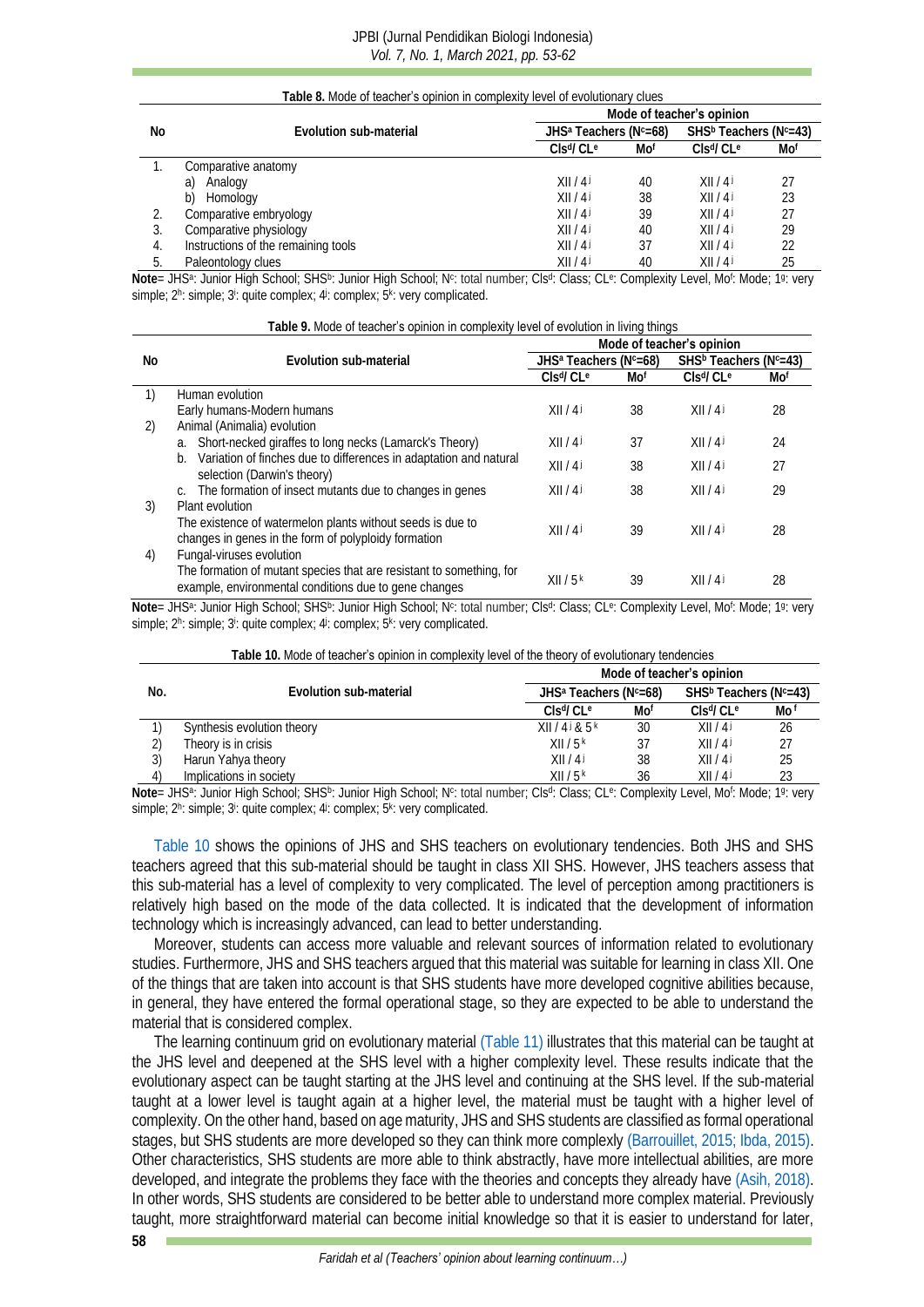more complex material. For example, in adaptation material, more straightforward material can be used to understand adaptation and simple examples that can be found nearby. It will be more complex when distinguishing various types of adaptations and examples, then further explaining how adaptation can be a contributing factor—the occurrence of evolution.

<span id="page-6-0"></span>

|                | Evolution sub-material                                                                                        | Education grades |         |                  |                         |                  |                  |
|----------------|---------------------------------------------------------------------------------------------------------------|------------------|---------|------------------|-------------------------|------------------|------------------|
| No.            |                                                                                                               | ESa              |         | JHS <sup>b</sup> |                         | <b>SHSc</b>      |                  |
|                |                                                                                                               | CL <sup>d</sup>  | $CIs^e$ | CL <sup>d</sup>  | CIs <sup>e</sup>        | Cl <sub>d</sub>  | CIs <sup>e</sup> |
| $\mathbb{1}$ . | Adaptation (Environmental Adaptation)                                                                         |                  |         |                  |                         |                  |                  |
|                | a. Human physiological adaptations & human behavior<br>adaptations                                            |                  |         | 3 <sup>h</sup>   | IX                      | $4^{\mathrm{i}}$ | X                |
|                | b. Animal morphology adaptations, animal physiological<br>apt adaptations ations, & animal behavior adaptions |                  |         | 3 <sup>h</sup>   | IX                      | $4^{\mathrm{i}}$ | XII              |
|                | c. Plant morphology adaptations, plant physiological<br>adaptations, & plant behavior adaptions               |                  |         | 3 <sup>h</sup>   | 1X                      | $4^{\mathrm{i}}$ | X                |
| 2              | Natural Selection                                                                                             |                  |         |                  |                         |                  |                  |
|                | a. Factors influencing natural selection                                                                      |                  |         | 3 <sup>h</sup>   | VII & IX                | $4^{\mathrm{i}}$ | XII              |
|                | b. Impact of natural selection                                                                                |                  |         | 3 <sup>h</sup>   | $\mathsf{IX}$           | 4 <sup>i</sup>   | XII              |
| 3              | Theory of Evolution                                                                                           |                  |         |                  |                         |                  |                  |
|                | a. The theory of the formation of the earth                                                                   |                  |         | 3 <sup>h</sup>   | VII                     | $4^{\mathrm{i}}$ | XII              |
|                | b. Theory regarding the origin of life                                                                        |                  |         |                  |                         | $4^{\mathrm{i}}$ | XII              |
|                | c. Theory of the origin of another life                                                                       |                  |         |                  |                         | $4^{\mathrm{i}}$ | XII              |
|                | d. The theory of evolution according to several figures                                                       |                  |         |                  |                         | $4^{\mathrm{i}}$ | X                |
| 4              | Kinds of evolution                                                                                            |                  |         |                  |                         |                  |                  |
|                | a. Based on the direction                                                                                     |                  |         |                  |                         | $4^{\mathrm{i}}$ | XII              |
|                | b. Based on the scale of change                                                                               |                  |         |                  |                         | 4 i              | X                |
|                | c. Based on the final results                                                                                 |                  |         |                  |                         | 4 i              | X                |
| 5.             | Evolutionary mechanism                                                                                        |                  |         | $3h - 4i$        | $\mathsf{I} \mathsf{X}$ | $4^{i} - 5^{j}$  | XII              |
| 6.             | Speciation                                                                                                    |                  |         |                  |                         | $4^{\mathrm{i}}$ | XII              |
| 7 <sub>1</sub> | Evolutionary clues                                                                                            |                  |         |                  |                         | $4^{\mathrm{i}}$ | XII              |
| 8.             | Evolution in Living Things                                                                                    |                  |         |                  |                         |                  |                  |
|                | a. Human evolution                                                                                            |                  |         |                  |                         | $4^{\mathrm{i}}$ | XII              |
|                | b. Animal evolution (animalia)                                                                                |                  |         |                  |                         | $4^{\mathrm{i}}$ | X                |
|                | c. Plant evolution                                                                                            |                  |         |                  |                         | $4^{\mathrm{i}}$ | XII              |
|                | d. Fungal-viruses evolution                                                                                   |                  |         |                  |                         | $4^{\mathrm{i}}$ | X                |
| 9.             | The Theory of Evolutionary Tendencies                                                                         |                  |         |                  |                         | $4^{i} - 5^{j}$  | X                |

**Table 11.** Learning continuum of evolution aspects for elementary to secondary education grades

Note= ES<sup>a</sup>: Elementary School; JHS<sup>b</sup>: Junior High School; SHS<sup>c</sup>: Junior High School; CL<sup>d</sup>: Complexity Level; Cls<sup>e</sup>: Class; 1<sup>f</sup>: very simple; 2<sup>g</sup>: simple; 3<sup>h</sup>: quite complex; 4<sup>i</sup>: complex; 5<sup>j</sup>: very complicated.

In curriculum development, the arrangement of the material must be able to show the relationship between the material being studied and the material needed for learning at a higher level of education, and it is better if the primary material has been taught at the previous level so that students can more easily understand the concept of the material being studied. The material taught at a lower level of education does not have to be retaught at the next level of education so that there is no overlapping of the material being studied [\(Suyanto, 2018\).](#page-9-2) Therefore, at every level of education, the aspects that need to be taught must be adjusted to the needs that still pay attention to the suitability of the level of complexity of the material with students' development and ability to accept and understand. JHS teachers in this context argue that some evolutionary sub-material can be taught at the JHS level as initial knowledge so that it is easier to learn more complex evolutionary materials taught at the SHS level.

A material that is taught repeatedly shows that the arrangement of the material follows the spiral curriculum rules. More specifically, this material will be repeated, expanded, and deepened at a higher level. In the spiral curriculum, the same sub-aspects can be taught at various levels of education from primary to tertiary education but still pay attention to students' cognitive development [\(Nurhadi, 2020\).](#page-8-6) The spiral curriculum preparation considers the most straightforward material arrangement to the more complex material [\(Nurjan, 2016\)](#page-9-12) involving structured information so that complex ideas from a superficial level first [\(Liu, 2016\).](#page-8-13) In the context of evolutionary material, the results of the learning continuum study show that evolutionary material has been introduced to students starting from JHS and continued at the SHS level, so it can be said to follow the spiral curriculum rules because there is a material that is repeated and deepened at a higher level.

In comparison, at a higher level, higher can be said to follow the spiral curriculum rules. The current implementation in schools is based on the 2013 curriculum, and evolution material is taught in class XII SHS semester II, namely KD 3.9 and KD 4.9[. \(Hanurani, 2019\)](#page-8-14) shows that the genetics and evolution scores tend to decline even though in 2019, there has been a slight increase. However, the scores still tend to be lower when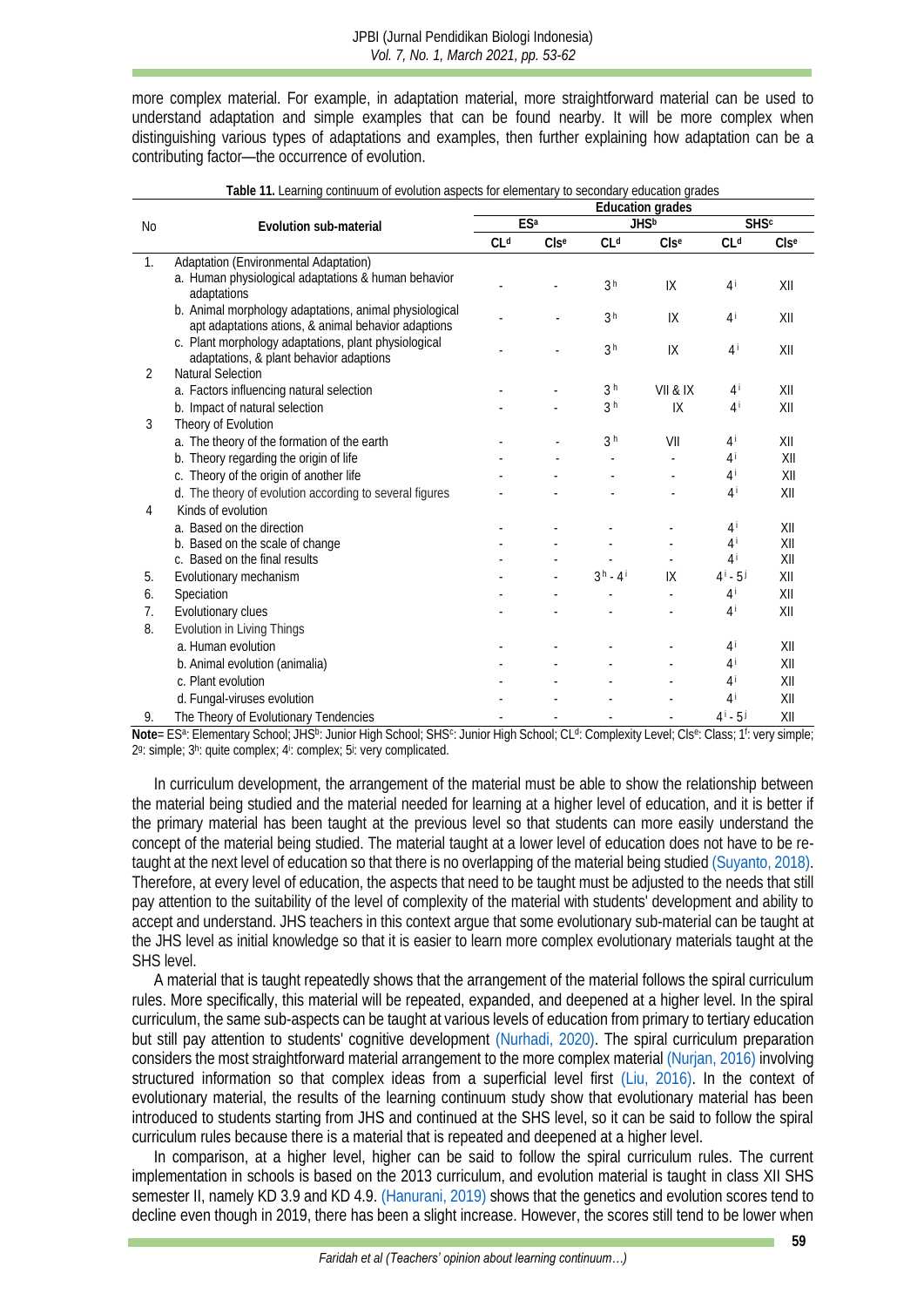compared to other Biology sub-material. The most significant decline in the evolutionary aspect's value occurred in 2016-2017, reaching -10.53. The research analysis results stated that one of the reasons for the not too high value of the evolutionary aspect was the sub-material, which was quite tricky for students to understand.

The preparation of teaching materials must be done with due observance of the teacher's opinion. It is related to the learning trajectory. The learning trajectory hypothesis serves as a kind of roadmap to make it easier for teachers to identify learning objectives, interpret student thoughts and provide appropriate instructions [\(Sztajn et al., 2012\),](#page-9-13) one of which is related to determining suitable material to be taught to students. Teachers are considered capable of understanding students' learning abilities and needs. Mapping teacher opinions shows that evolutionary sub-material cannot be taught to students at the Elementary School (ES) level because the characteristics of the material are considered quite complex for children's ES, which is still in the concrete operational stage [\(Hikmawati, 2018;](#page-8-15) [Juwantara, 2019;](#page-8-16) [Mauliya, 2019\).](#page-8-17) [Candramila et al \(2016\);](#page-7-6) [Çimer \(2012\)](#page-8-18) stated that one of the leading causes of student difficulties in studying biology (including evolution) is that the topic involves many abstract concepts and contains many Latin terms, so it is pretty challenging to learn. Thus, evolutionary learning's success needs to be well and thoroughly designed [\(Jirana & Amin, 2016\).](#page-8-19) According to the teachers, most aspects of evolution must be taught at the SHS level because students have entered a formal operational stage that tends to understand abstract concepts and has approached maximum intellectual efficiency [\(Carey et al., 2015;](#page-8-20) [Simatwa, 2010\).](#page-9-5) Therefore, SHS students are considered capable of learning complex materials.

The preparation of the scope, breadth, and depth of evolutionary material is also considered appropriate according to student development so that the scientific concepts taught are in line with the knowledge obtained by students at every level of education [\(Hadi & Subali, 2017;](#page-8-8) [Situmorang, 2016\).](#page-9-4) However, the success of such evolutionary learning would not be possible if curriculum development did not involve teachers. Teachers have an important role because they are directly involved in the learning process, observe how students develop and abilities, and experience problems that often make learning less effective. In conclusion, the teacher's opinion about the learning continuum can be crucial in curriculum development. Curriculum development, preparation of the learning continuum, and preparation of appropriate teaching materials are intended to make learning effective to achieve all the learning objectives that have been set so that education in Indonesia can be optimally improved.

#### **CONCLUSION**

The results of the study concluded that the evolutionary sub-material has a level of complexity from level 3 (quite complex) to level 5 (very complicated) and is more appropriate when taught at the SHS level. However, some sub-material can be taught at the JHS level with material coverage that is following student development. This research is preliminary, so further research is needed to produce a learning continuum that is appropriate and can be used as material for curriculum development. Furthermore, this study recommends using a broader and more complex instrument with more detailed indicators for a deeper analysis.

#### **REFERENCES**

- <span id="page-7-3"></span>Afidah, M. (2017). Identifikasi pola miskonsepsi mahasiswa pada konsep mekanisme evolusi menggunakan Certainty Of Response Index (CRI). *Bio-Lectura: Jurnal Pendidikan Biologi*, *4*(2), 129–140. [https://doi.org](https://doi.org/10.31849/bl.v4i2.394) [/10.31849/bl.v4i2.394](https://doi.org/10.31849/bl.v4i2.394)
- <span id="page-7-1"></span>Agustina, A., & Ahmad, M. Y. (2020). A study on students' cognitive development in answering english task. *Al-Hikmah: Jurnal Agama Dan Ilmu Pengetahuan*, *17*(1), 11–28. [https://doi.org/10.25299/al-hikmah:jaip](https://doi.org/10.25299/al-hikmah:jaip.2020.vol17(1).3888) [.2020.vol17\(1\).3888](https://doi.org/10.25299/al-hikmah:jaip.2020.vol17(1).3888)
- Andriani, A. E., & Subali, B. (2017). Teachers' opinion about learning continuum based on student's level of competence and specific pedagogical material in classification topics. *AIP Conference Proceedings*, *1868*.<https://doi.org/10.1063/1.4995211>
- <span id="page-7-5"></span>Asih, T. (2018). Perkembangan tingkat kognitif peserta didik di Kota Metro. *Didaktika Biologi: Jurnal Penelitian Pendidikan Biologi*, *2*(1), 9–17[. https://doi.org/10.32502/dikbio.v2i1.909](https://doi.org/10.32502/dikbio.v2i1.909)
- <span id="page-7-0"></span>Awwad, A. A. A. (2013). Piaget's theory of learning. *Interdisciplinary Journal of Contemporary Research In Business*, *4*(9), 106–129.<https://journal-archieves27.webs.com/106-129.pdf>
- <span id="page-7-4"></span>Barrouillet, P. (2015). Theories of cognitive development: From Piaget to today. *Developmental Review*, *38*, 1– 12.<https://doi.org/10.1016/j.dr.2015.07.004>
- <span id="page-7-2"></span>Bujuri, D. A. (2018). Analisis perkembangan kognitif anak usia dasar dan implikasinya dalam kegiatan belajar mengajar. *LITERASI (Jurnal Ilmu Pendidikan)*, *9*(1), 37[. https://doi.org/10.21927/literasi.2018.9\(1\).37-50](https://doi.org/10.21927/literasi.2018.9(1).37-50)
- <span id="page-7-6"></span>Candramila, W., Adrianto, O. M., & Ariyati, E. (2016). Pemahaman konsep evolusi di Perguruan Tinggi. *Seminar Nasional Pendidikan dan Saintek 2016*, *May 2016*, 878–886. [https://publikasiilmiah.ums.ac.id/handle](https://publikasiilmiah.ums.ac.id/handle/11617/8026)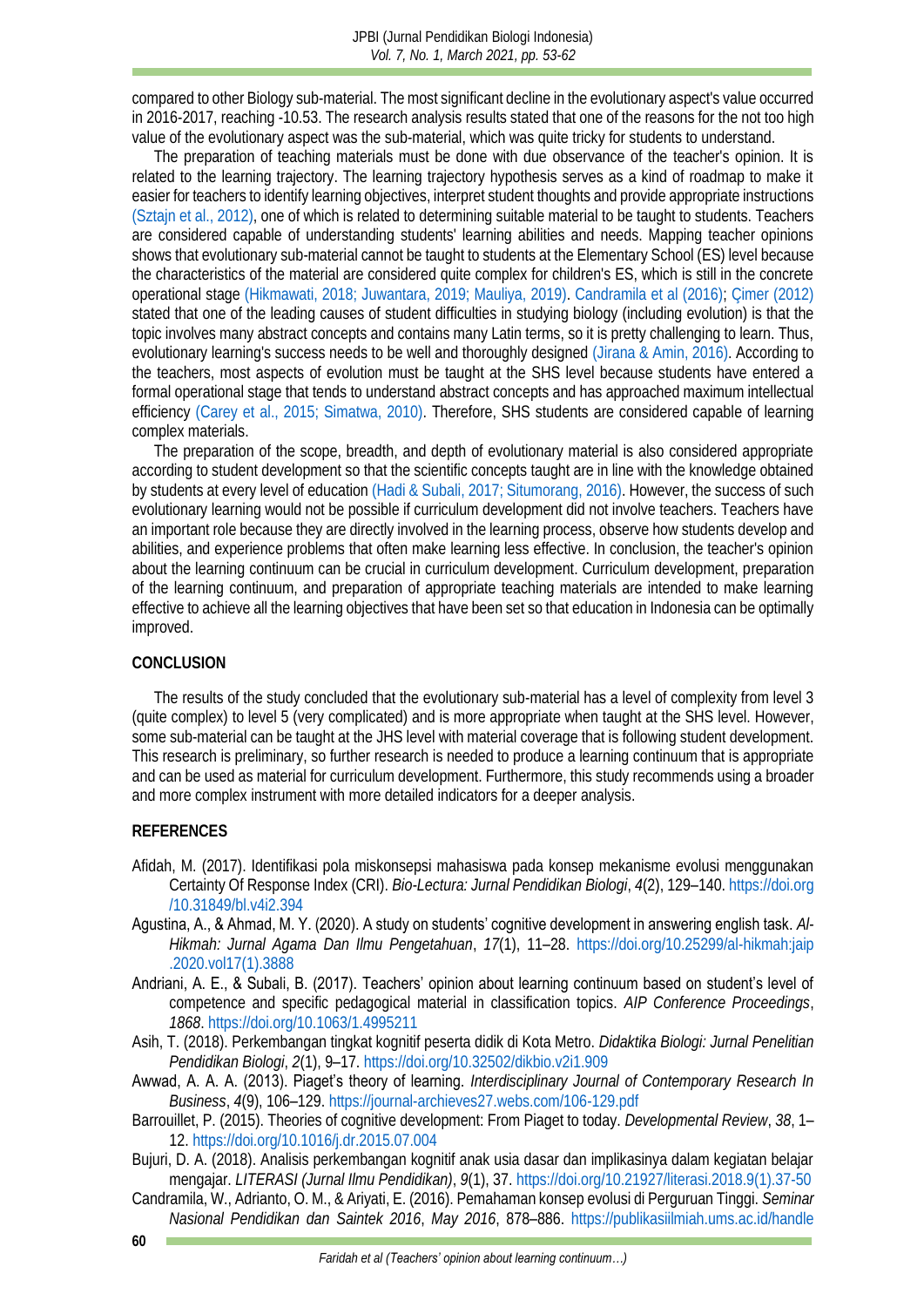### [/11617/8026](https://publikasiilmiah.ums.ac.id/handle/11617/8026)

- <span id="page-8-20"></span>Carey, S., Zaitchik, D., & Bascandziev, I. (2015). Theories of development: In dialog with Jean Piaget. *Developmental Review*, *38*, 36–54[. https://doi.org/10.1016/j.dr.2015.07.003](https://doi.org/10.1016/j.dr.2015.07.003)
- <span id="page-8-18"></span>Çimer, A. (2012). What makes biology learning difficult and effective: Students' views. *Educational Research and Reviews*, *7*(3), 61–71.<https://doi.org/10.5897/ERR11.205>
- Darling-Hammond, L., & John Bransford. (2005). *Preparing teachers for a changing world: What teachers should learn and be able to do*. Jossey-Bass[. https://doi.org/10.5860/choice.43-1083](https://doi.org/10.5860/choice.43-1083)
- <span id="page-8-11"></span>Edgar, T. W., & Manz, D. O. (2017). Exploratory Study. In *Research Methods for Cyber Security* (pp. 95–130). <https://doi.org/10.1016/b978-0-12-805349-2.00004-2>
- <span id="page-8-8"></span>Hadi, R. F., & Subali, B. (2017). The learning continuum based on student's level of competence and specific pedagogical learning material on physiological aspects from teachers's opinions. *AIP Conference Proceedings*, *1868*.<https://doi.org/10.1063/1.4995216>
- <span id="page-8-14"></span>Hanurani, H. (2019). Gambaran umum penguasaan materi ujian nasional tingkat SMA/MA mata pelajaran Biologi. *JPPS (Jurnal Penelitian Pendidikan Sains)*, *9*(1), 1735–1739. [https://journal.unesa.ac.id/index.](https://journal.unesa.ac.id/index.php/jpps/article/view/5448)  [php/jpps/article/view/5448](https://journal.unesa.ac.id/index.php/jpps/article/view/5448)
- <span id="page-8-7"></span>Helmi, T., Rustaman, N., Tapilouw, F., & Hidayat, T. (2019). Perspektif ilmiah dan keyakinan terhadap evolusi mahasiswa biologi di universitas berbasis agama. *Jurnal Sosial Humaniora*, *10*(2), 83. <https://doi.org/10.30997/jsh.v10i2.1874>
- <span id="page-8-15"></span>Hikmawati, N. (2018). Analisa kesiapan kognitif siswa SD/MI. *Kariman*, *6*(1), 109–128. [http://download.](http://download.garuda.ristekdikti.go.id/article.php?article=528577&val=10827&title=analisa%20kesiapan%20kognitif%20siswa%20sdmi.) [garuda.ristekdikti.go.id/article.php?article=528577&val=10827&title=analisa kesiapan kognitif siswa](http://download.garuda.ristekdikti.go.id/article.php?article=528577&val=10827&title=analisa%20kesiapan%20kognitif%20siswa%20sdmi.)  [sdmi.](http://download.garuda.ristekdikti.go.id/article.php?article=528577&val=10827&title=analisa%20kesiapan%20kognitif%20siswa%20sdmi.)
- <span id="page-8-5"></span>Ibda, F. (2015). Perkembangan kognitif: Teori Jean Piaget. *Intelektualita*, *3*(1), 242904. [https://www.jurnal.ar](https://www.jurnal.ar-raniry.ac.id/index.php/intel/article/view/197)[raniry.ac.id/index.php/intel/article/view/197](https://www.jurnal.ar-raniry.ac.id/index.php/intel/article/view/197)
- <span id="page-8-19"></span>Jirana, J., & Amin, M. (2016). Persepsi dosen dan mahasiswa terhadap buku ajar dan metode pembelajaran yang digunakan dalam membelajarkan calon guru biologi. *Prosiding Seminar Nasional II 2016, Kerjasama Prodi Pendidikan Biologi FKIP Dengan Pusat Studi Lingkungan Dan Kependudukan (PSLK) Universitas Muhammadiyah Malang*, *1*, 1019–1028[. https://www.researchgate.net/publication/319945026](https://www.researchgate.net/publication/319945026)
- <span id="page-8-1"></span>Juniati, E., & Subali, B. (2017). Teacher's opinion about learning continuum of genetics based on student's level of competence. *AIP Conference Proceedings*, *100002*[. https://doi.org/10.1063/1.4995212](https://doi.org/10.1063/1.4995212)
- <span id="page-8-16"></span>Juwantara, R. A. (2019). Analisis teori perkembangan kognitif Piaget pada tahap anak usia operasional konkret 7-12 tahun dalam pembelajaran Matematika. *Al-Adzka: Jurnal Ilmiah Pendidikan Guru Madrasah Ibtidaiyah*, *9*(1), 27.<https://doi.org/10.18592/aladzkapgmi.v9i1.3011>
- <span id="page-8-4"></span>Kose, U., & Arslan, A. (2017). Realizing an optimization approach inspired from Piaget's theory on cognitive development. *Broad Research in Artificial Intelligence and Neuroscience*, *6*(1–4), 15–22. <https://arxiv.org/ftp/arxiv/papers/1704/1704.05904.pdf>
- <span id="page-8-2"></span>Kusumadewi, M. ., Subali, B., & Paidi. (2019). Developing a learning continuum of biological resources management aspect from elementary school to senior high school based on the experts' opinions. *Journal of Physics: Conference Series.*, *1397*[. https://doi.org/10.1088/1742-6596/1397/1/012052](https://doi.org/10.1088/1742-6596/1397/1/012052)
- <span id="page-8-10"></span>Kusumawati, M. U., Subali, B., & Paidi. (2019). Developing a learning continuum of biological resources management aspect from Elementary School to Senior High School based on the experts' opinions. *Journal of Physics: Conference Series*, *1397*(1).<https://doi.org/10.1088/1742-6596/1397/1/012052>
- <span id="page-8-3"></span>Lemos, M. S., & Veríssimo, L. (2014). The relationships between intrinsic motivation, extrinsic motivation, and achievement, along elementary school. *Procedia - Social and Behavioral Sciences*, *112*, 930–938. [https://doi.org/10.1016/j.sbspro.2014.01.1251](https://doi.org/10.1016/J.SBSPRO.2014.01.1251)
- <span id="page-8-13"></span>Liu, Z. (2016). Inspirations of relevance and spiral curriculum theory for EGP teaching. *IOSR Journal of Research & Method in Education*, *6*(5), 62–65.<https://doi.org/10.9790/7388-0605046265>
- <span id="page-8-12"></span>Mattsson, J.-E., & Mutvei, A. (2015). How to Teach Evolution. *Procedia - Social and Behavioral Sciences*, *167*, 170–177.<https://doi.org/10.1016/j.sbspro.2014.12.658>
- <span id="page-8-17"></span>Mauliya, A. (2019). Perkembangan Kognitif pada Peserta Didik SMP (Sekolah Menengah Pertama) Menurut Jean Piaget. *ScienceEdu*, *II*(2), 86.<https://doi.org/10.19184/se.v2i2.15059>
- <span id="page-8-0"></span>McNeill, M., Gosper, M., & Xu, J. (2012). Assessment choices to target higher order learning outcomes: The power of academic empowerment. *Research in Learning Technology*, *20*(3), 283–296. [https://doi.org](https://doi.org/10.3402/rlt.v20i0.17595) [/10.3402/rlt.v20i0.17595](https://doi.org/10.3402/rlt.v20i0.17595)
- <span id="page-8-9"></span>Mendala, Subali, B., & Paidi. (2019). Developing a learning continuum on ecological aspect from elementary to senior high school based on the opinions of biology education experts. *Journal of Physics: Conference Series*, *1397*(1). <https://doi.org/10.1088/1742-6596/1397/1/012053>
- <span id="page-8-6"></span>Nurhadi. (2020). Teori kognitivisme serta aplikasinya dalam pembelajaran. *Jurnal Edisi*, *2*(1), 77–95. <https://doi.org/10.36088/edisi.v2i1.786>